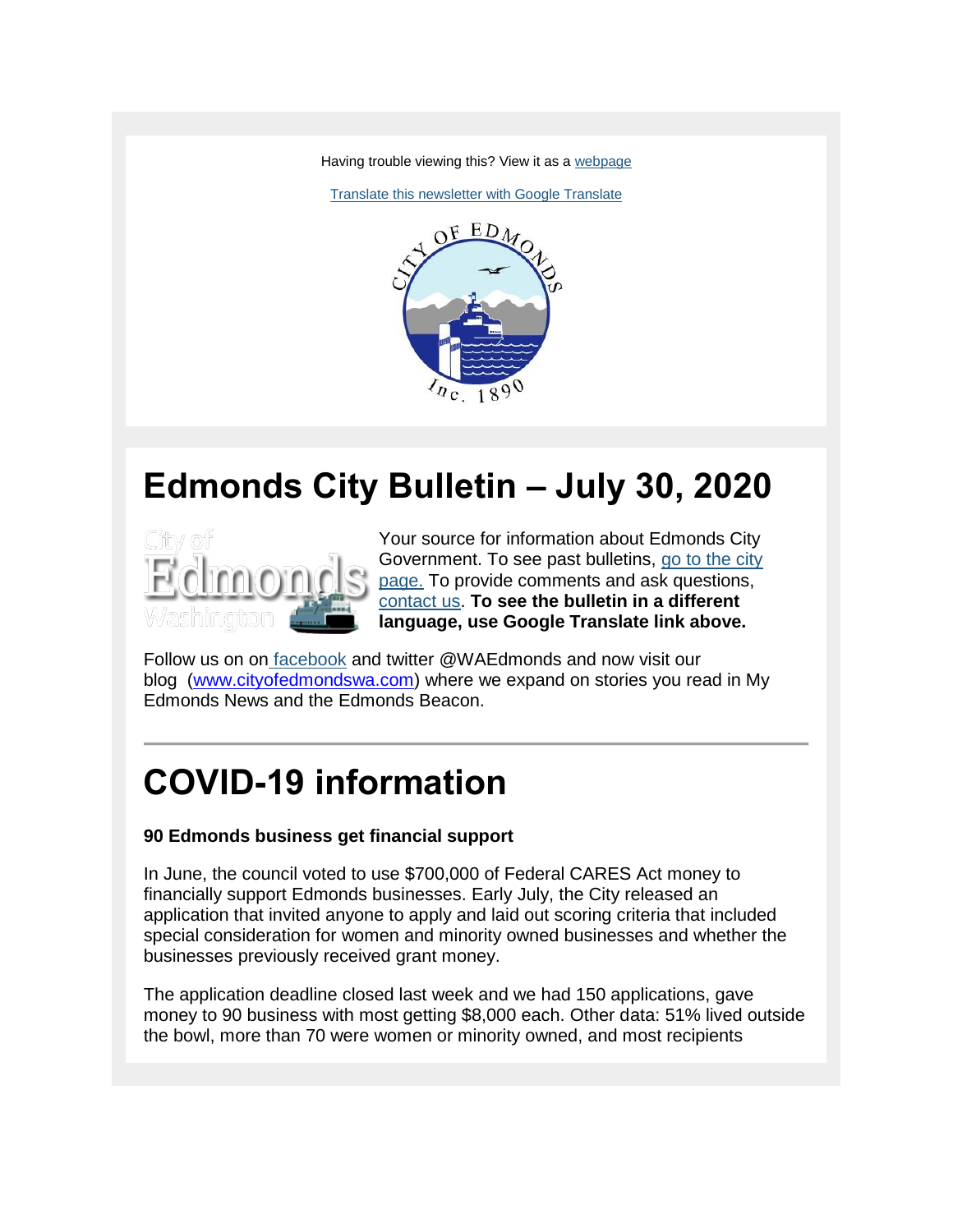suffered a 70% or greater loss in business and many had between one and four employees.

We hope to have data about the Housing and Supplemental Assistance program in the coming week.

#### **New resource guide online**

If you are an Edmonds resident struggling due to COVID-19, the City and the Council worked together to provide a document, a single source of information that brings together dozens of organizations that provide food, shelter, financial support, mental health support and more. It is easy to use and (link here)

### **See the smile**

To support our deaf and hearing-impaired community, Edmonds ordered dozens of these clear masks for our public-facing staff. Now you can see us! Thanks to an @WAEdmonds twitter follower for the suggestion.



### **Unique opportunities during COVID**

Due to COVID, many in-person events are moving online which means more people can participate. It's a silver lining which is turning out to be a better opportunity for those who have trouble getting out but can get on the internet or have access to our local Edmonds Cable Channel.

Here are a few Edmonds events to consider.

#### **Missing music?**

The Hazel Miller Summer Concerts are recorded live and rebroadcast on our cable channels Sundays at 10:30am and 4pm, and Tuesdays and Thursdays at 4pm on Cable Channels 21 or 39. Or you can watch them anytime on [youtube here](https://www.youtube.com/user/cityofedmonds1/videos)

#### **Write on the Sound**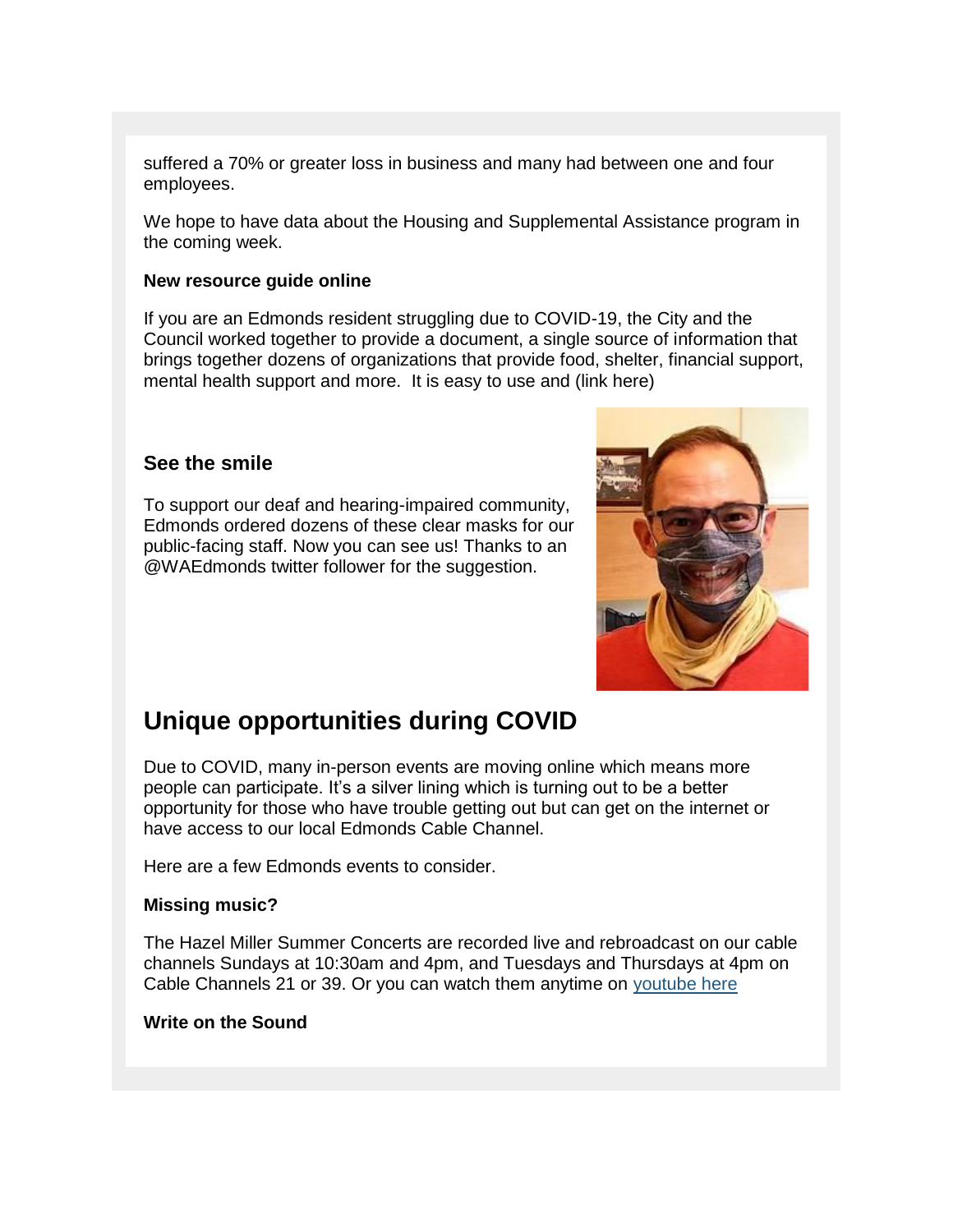The very popular Write on the Sound writer's conference is virtual this year and organizers promise it will just as interesting. In fact, with zoom, it's means different opportunities and more people to get good feedback on those pieces they've been working on during quarantine! Registration is right around the corner – August 5. WOTS is scheduled for Oct. 1 - exciting. So get ready to zoom Oct. 1- 4! More information can be found here <http://www.writeonthesound.com/>

### **The Walk Back in Time event at Edmonds Cemetery**

For 30 years, the Edmonds cemetery Boards hosted a Walk Back in Time at the 129 year old cemetery to acknowledge the famous Edmonds residents buried there. More recently, the Board has profiled the less famous but still fondly remembered, like former teachers or civic leaders.

This year, due to COVID 19, the Board put the entire event online. It is fantastic and must not be missed with its wonderful audio, old photos, and the great storytelling we are used to. (insert link)

We're so pleased to make this event more accessible to everyone, especially those who have trouble making it to the cemetery to due age or mobility issues.

## **Other news**

### **Bike lanes in Edmonds**

The Edmonds City Council is reviewing a proposal to add bike lanes to several streets throughout Edmonds. This project is funded through a \$1.85 million Sound transit grant.

City traffic engineers gathered and analyzed data about traffic, personal vehicle and bicycle safety, parking, and many other data sets to put together a proposal for discussion. They chose ideas that benefit drives, bicyclists and pedestrians. Because there appears to be a misunderstanding about the proposal and the process, we have provided more information on our blog. (blog link here)



### **This week's Public Works question of the week… what is a sharrow?**

The term "sharrow" was new to several people as council discussed adding more bike lanes. Sharrows are symbols painted on roadways to indicate that drivers are now sharing the road with bicycles. Learn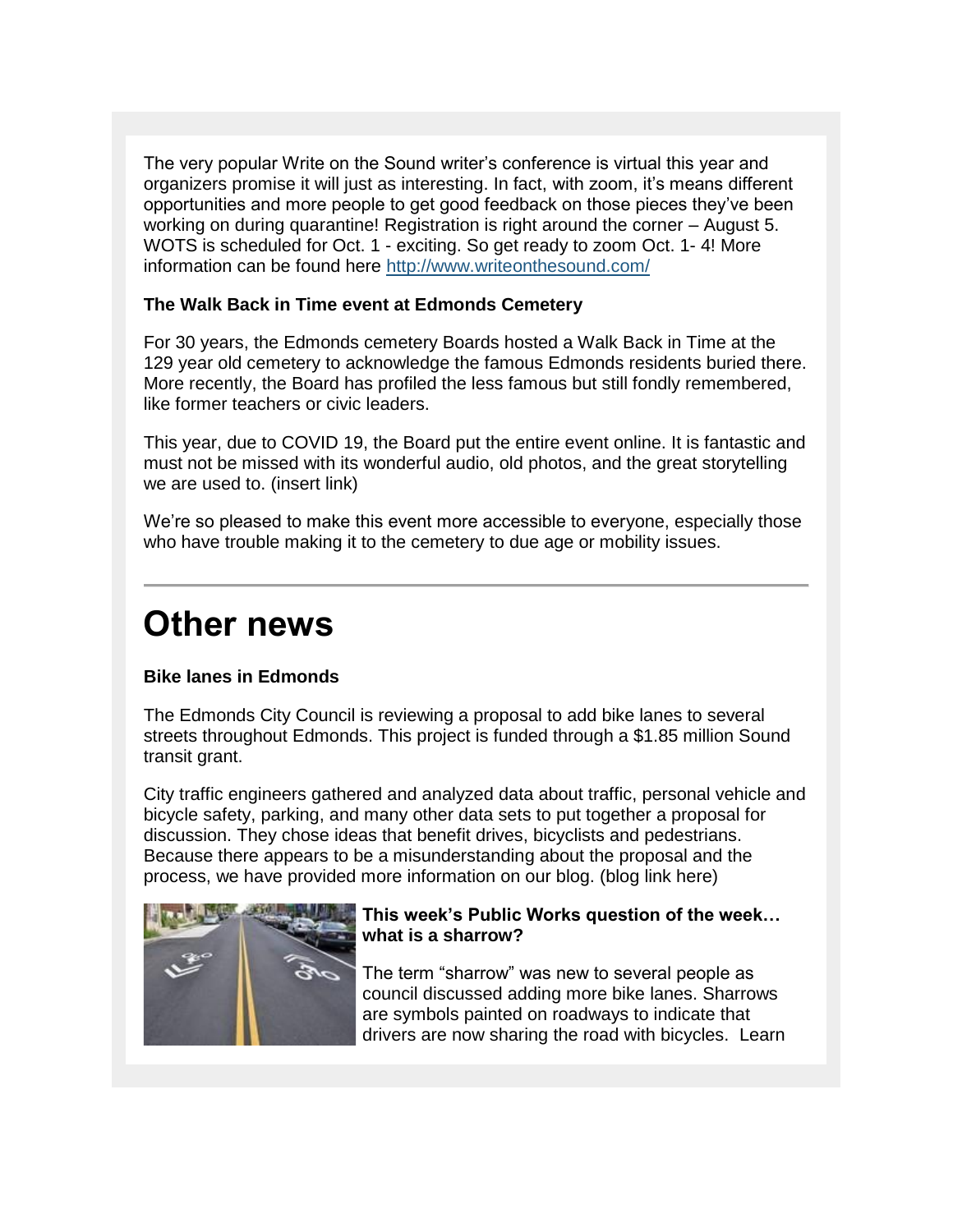more about the types of sharrows, how, where and why they're used.

## **Boards and commissions**

### **Housing Commission**

The City's [Housing Commission i](https://www.citizenshousingcommission.org/)nvites you to learn more about the many issues they are studying right now. Last week, we shared this blog to provide a bit more information about the Commission and the work they are doing right now. .

The commission and its consultant are **sharing their [virtual open house and a](https://www.echcopenhouse.com/)  [series of short videos](https://www.echcopenhouse.com/)** to explain various housing concepts. The Commission will keep its open house and survey going through August. 16 to give folks more time to respond.

There are already many comments and questions. We have answered some of them here (link)

### **The Arts Commission and how they choose art**

The 'I Can't Breathe' art installation on the Civic Field fence generated a lot of emotion. The Arts Commission released this statement to provide some context. (link here)

### **Planning Board - update this from meeting**

On July 28, the [Planning Board](http://www.edmondswa.gov/planning-board.html) has a joint meeting with the City Council. The board is currently working on **development code issues** to determine future priorities. So far the list includes: tree regulations, sub-division construction, sidewalks, and climate change. These big picture ideas will be narrowed down to smaller concepts for work throughout the year.

## **In case you missed it...**

We are installing rain garden in the Sienna Park neighborhood. Here's the rest of the story.. and some video! (link here)

## **In case you lost it...**